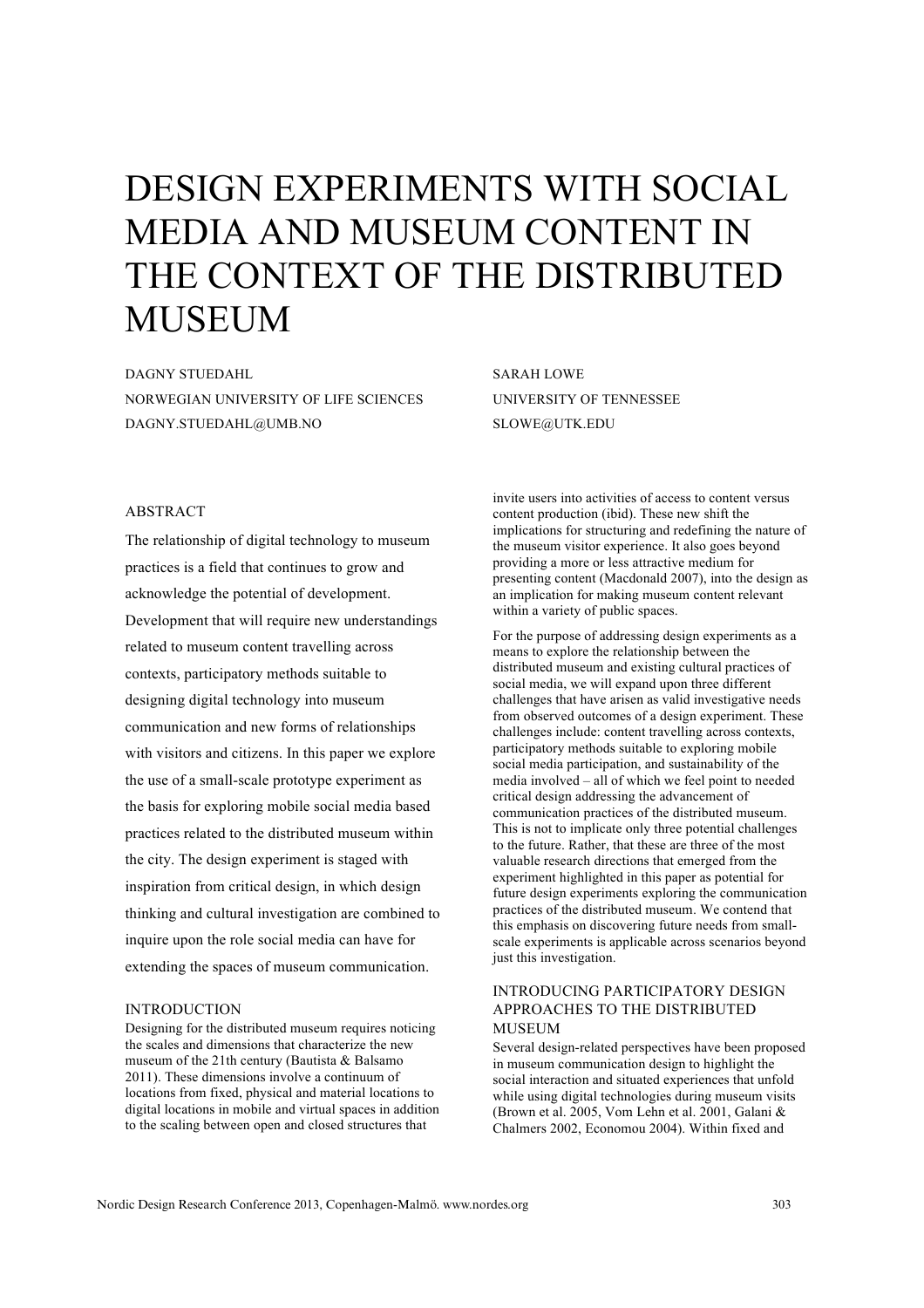located museum exhibitions, the physical nature and material qualities, the sensory characteristics and cultural identity of the site as well as the digital layers of the virtual involved, are identified as assembling into the situated context that has an impact on how a visitor interprets an exhibit or a site. The social and material aspects of such located museums exhibits are seen as grounded in the experience of place and the lived experience of the physical world in the museum, and have been analyzed at the personal, social, cultural and physical levels (Tuan 1977, Ciolfi & Bannon 2005, Ciolfi & McLoughlin 2011). These categories are also relevant for designing experiments for museum communication that goes beyond the physical museum involving mobile technologies to establish new forms of social, personal and cultural encounters of the distributed museum in physical locations.

Museum communication is in this way emerging beyond historically known visitor relationships and therefore in need of increased integration of methodologies. This can be supported by designerly inquiries (Cross 2001, Nelson & Stolterman 2003) into these new relationships. If we understand design as a uniquely human activity of inquiry and action research (Stolterman 2008), investigations through design experiments can provide a methodology for museums to further develop their mission of engaging visitors with contemporary communication practices. We see the need for such connections to be further explored in the everyday context of the city – and for the case we are presenting here, in the context of interrupting the communication in the city of today with content from the past.

A broad scale of design methods (Sanders & Stappers 2008) address the need to understand everyday cultural and social practices with digital technologies in research-based design. Two approaches that have grown out of the participatory design (PD) and co-design experiments in Scandinavia, Design Labs and Living Labs, are relevant for building a participatory framework for design experiments related to mobile, fluid, open and scaled spaces of the distributed museum in a city context; ones that we have used as a framework in exploring the variables of online participation with museum content within a physical site outside the fixed construct of a museum. The frameworks of a Design Lab is that of a controlled environment for executing prototype experiments (Binder & Brandt 2008) and as a structuring tool for participatory enquiries in transparent and delimited processes that are scalable (Binder 2007). Whereas Living Labs framework (Følstad 2008, Näkki & Antikainen 2008) are a means to establishing physical or virtual spaces where stakeholders may co-create, explore, experiment and evaluate (Schaffers et al., 2007, Westerlund  $&$  Leminen, 2011) or agonistic spaces where stakeholders meet to question and explore possibilities (Björgvinsson, Ehn, Hillgren 2010). In the context of museum innovation, the participatory approach does lift up several noteworthy challenges and

ambiguities related to connecting museum content to ongoing social innovations outside the museum. The design experiment we describe below highlights such methodological challenges.

These two lab approaches were combined as methods to explore how distributed museum content can relate to existing mobile social media practices in the context of a city; allowing the design experiment as a provider of democratic entry into museum innovation. Within this framework, the social photo sharing app Instagram was employed as a design probe (Mattelmäki 2006, Gaver et al. 1999) and thus as a mediated platform for PD (Reyes & Finken 2012) to explore variables of cultural and social practices with mobile technology and photosharing activities along the river. Therefore our design experiment becomes an endeavor to critically explore the practices of the distributed museum.This by turning the question of participation around. Asking how the distributed museum may participate in ongoing communication practices of people within the city instead of how people can participate in the museum.

## MOBILE AND ONLINE MEDIA SHAPING THE DISTRIBUTED MUSEUM

In museum design a central discussion revolves around how digital media shapes the transformation of cultural institutions. Central issues within the contemporary reconceptualization of museums as knowledge institutions include efforts to build new relationships to society and thereby relationships with the museum visitor (Vergo 1997, Davies 1998). A number of concepts are used to define visitor roles in new museum encounters; the integrative museum, the engaging museum, the participatory museum or the social inclusive museum. Contemporary explorations into the possibilities of integrating social media and mobile technologies align with these longer institutional transformative processes in building visitor relationships. Social media is embraced as a feature in the new museum, capable of taking the conversations beyond the museum and integrating multiple "voices" (Black 2010). While these media provide multivocality and new forms of remediation, they also recast questions about control, authority, ownership, voice and responsibility (Knell 2003, Russo et al 2008, Stuedahl & Smørdal 2011a, Stuedahl 2011) as museums are ambivalent to practices of computing (Parry 2007). New museum paradigms related to digital technologies offer not only opportunities for reimagining interactions within a physical museum space, but allows for taking the museum beyond the walls and grounds of its physical location (van Mensch 2005) into a distributed space.

Handheld technologies have long been used for guiding and giving access to additional information sources in museum exhibitions (Aoki et al. 2001, Filippini-Fantoni 2008, Hsi 2008). Recently, mobile phones have been embraced to enhance museum learning (Hsi 2002, Walker 2008, Vavoula et al. 2009) to restructure, contextualize and personalize a museum visit (Kahr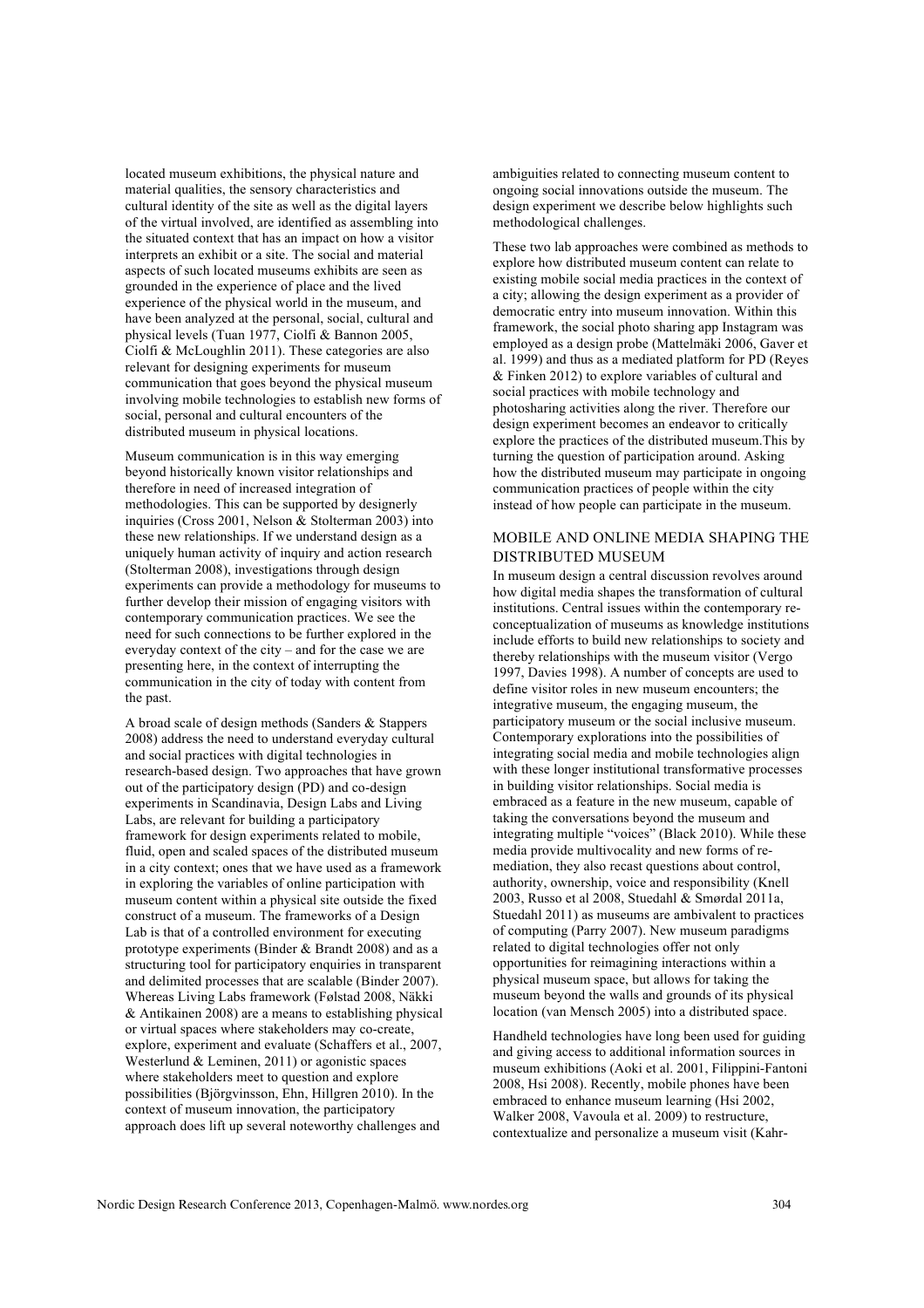Højland 2011) or to enhance visitors co-compositional activities of sharing photos across time (Konstantinos 2005, Stuedahl & Smørdal 2011 a &b). Some museums are currently exploring smart phones, IPads and augmented software and apps as mobile guides for outdoor experiences to provide content from collections and archives into new contexts, such as fairs and events (e.g. Stejdelike museums ARtours), and as part of city guides (e.g. Streetmuseum by Museum of London), where images from the museum collections and archives are showcased by way of GPS-coordinates. QR-code based projects such as Decoding Art, where QR-code plaques are attached to public art provides examples of how museum content can be technologically distributed to new situations of use (piloted by Manchester Art Gallery).

Mobile phones have enabled amateur image making, or "Photography 2.0" practices, to expand the dominant museological narrative (Galani & Moschovi 2010). Applications such as Tumblr, Instagram and Pinterest have allowed museums to build new relationships with online communities of interest through imagery (Colquhoun & Galani 2013). Also, Instagram photo taking has been defined as a new visitor practice in exhibitions (Hillman, Weilenmann & Jungselius 2012) while projects related to the photo sharing database Flickr (Dalton 2010) or to online collection-based projects explore the dynamics of social tagging and folksonomies related to museums art collections (Trant 2009). This includes crowdsourcing actions of correcting, contextualizing, complementing, co-curating of photographic historical content that increase the quality of museum collection (Oomen & Aroyo 2011, Colquhoun and Galani forthcoming2013). While mobile media provide opportunities to foster social connectivity and re-encounter experiences beyond the museum walls are welcomed, very few museums have explored these as means to build sustainable visitor relationships (Wasserman 2011).

While sustainable relations with visitors are part of current crowdsourcing and community projects, these projects mainly translate into participatory activities of co-creation, contribution and collaboration (Simon 2010). There are few studies on what motivates visitors in mobile, virtual communities and how the relationship to museum content is established outside of museum contexts. There is a growing need for design language and methodological approaches (Wasserman 2011) for ways that museum content may connect to one`s sense of ongoing presence (Licoppe 2004) and relate to the emerging conventions of interpersonal relationships (Ling 2008) that mobile technologies provide.

The design experiment we report here is designed to explore the aesthetical, cultural and social dynamics, tensions and potentials that museums may meet when integrating social photosharing applications within distributed communication practices. In particular, when museum content is staged for encounters within external spaces by visitors who would not enter the physical

museum space. In our case museum content was presented in an outdoor setting within the central city. After a description of the design experiment using Instagram, we describe three defined challenges relevant to evolving the relationship between the museum visitor relationships within a distributed museum. This small-scale experiment and in-process documentation illustrate the critical design thinking needed beyond the core functionality of digital technology to address what an experience of the distributed museum may mean in the not too distant future.

### THE AKERSELVA DIGITALT PROJECT:

The Norwegian Museum for Science, Technology and Medicine indexes the industrial heritage of Norway. Together with the Oslo City Museum and Oslo City Archive they embarked on a project entitled Akerselva Digitalt with the objective of establishing an active museum communication practice outside the museums– more specifically, along the Akerselva river where the buildings and sites that lie along its path are central to the industrial history of Norway. A walk along this river may potentially give insights and understanding of the central cultural, economic and societal transformations in Norwegian society over the past 150 years. The museums have previously communicated this history by arranging city walks, allowing access to online portals with documented industrial history, published text books and participated in cultural events along the river. In the project, they have launched a mobile app that gives 3G based access to location specific mp3-files. Building upon this audio guide, the museum invited researchers<sup>1</sup> to explore how visitors can be involved through a socially-driven mobile platform – and how visitor contributions can be integrated in concert with museum-produced content.

In investigating the challenges related to understanding what kinds of mobilities and participatory activities groups of users and visitors along the Akerselva River may find meaningful, the research team developed an approach that consisted of both a social-media component and a physical installation within a codesign framework. The walkway along the river has the characteristics of being a place for recreation, an alternative road for walkers and bikers. While inside the old factory buildings along the river have settled an emerging creative industry and a variety of educational activities. It was decided that a small-scale experiment, an operable prototype, would allow for critical reflection upon which a deeper set of research questions could be developed to identify the strengths and weaknesses of a socially-driven mobile platform in order to then iterate subsequent prototypes (Brown

<sup>&</sup>lt;sup>1</sup> Researchers from InterMedia, University of Oslo related to CONTACT project financed by The Research Council of Norway  $2009 - 2013$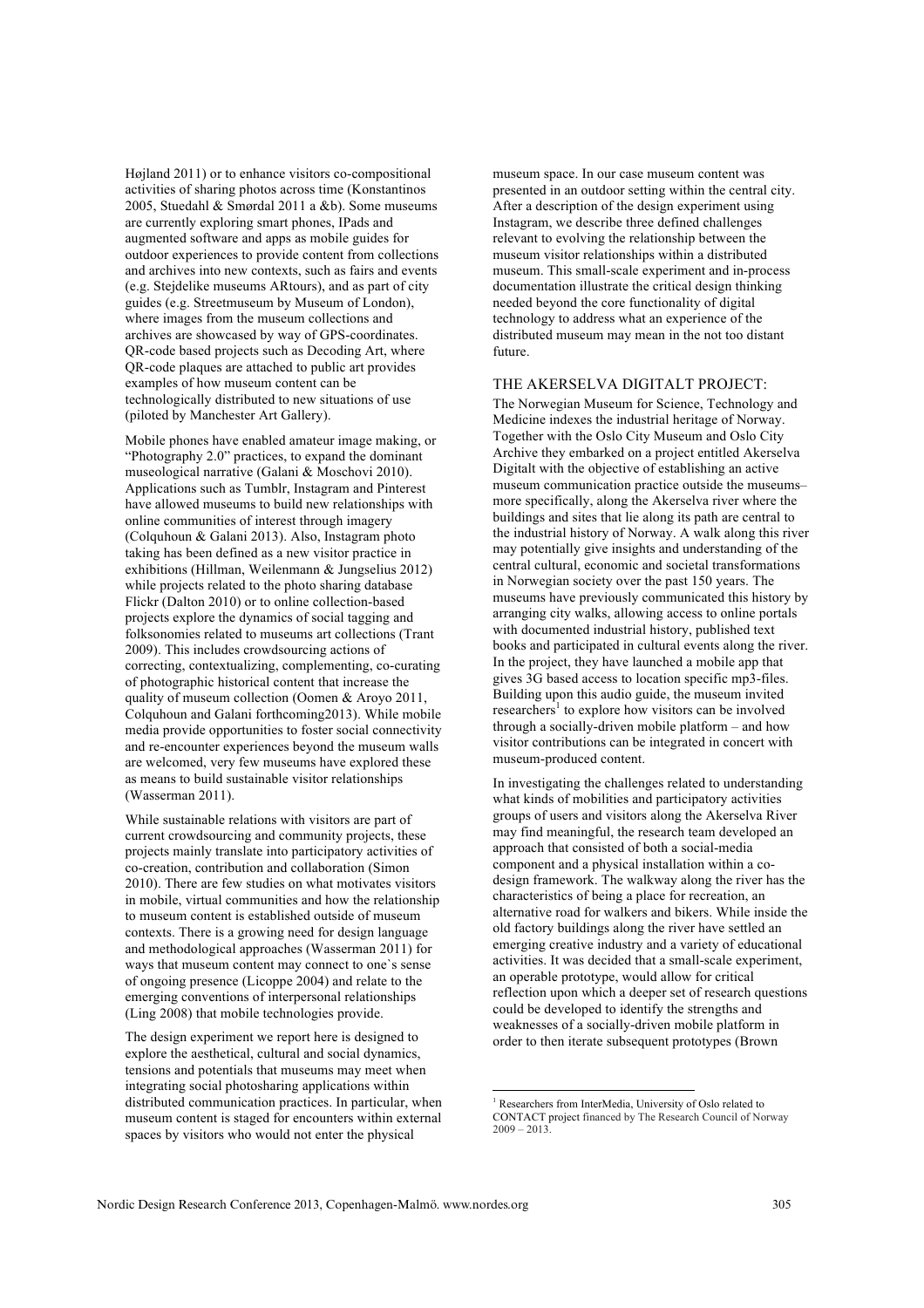2009) toward conceiving a new concept of museum interactions along the Akerselva River.

#### THE DIGITAL DESIGN SET-UP: INSTAGRAM FOR SOCIAL SHARING OF HISTORICAL MUSEUM CONTENT

The social and cultural interaction probe of this experiment used the photo sharing app. The applied ethnography (Sander 2002) was based on characteristics of probes as a means for explorative design (Mattelmäki 2008). The experiment invited Instagram-users to participate in the experiment by means of selfdocumentation, suggesting reflection upon personal context and perceptions to support the explorative character of our project through social mobile interactions along the river. We discovered that Instagram had several photo streams related to the river #akerselva, and that citizens seemed to share natural as well as social and culinary experiences of their time along the river. Therefore the first probe centered around using the Instagram as a distribution channel for historical images within these already established mediated relationships. The images that were published in the experiment were derived from the online and open photo database oslobilder.no provided by the Oslo Museum, and the portal industrimuseum.no provided by the Norwegian Network for Industrial History. We established an Instagram user called @akerselvadigital to give people the ability to follow this stream of archival photos.



**Figure 1:** @Akerselvadigitalt photo stream on Instagram

The decision to publish historical images was an investigation into manners in which the museum content could fit into ongoing cultural practices on Instagram. Therefore, hashtags then became a semantic tool for both outreach and a potential prompt to trigger historical reflections. Our choice of hashtags allowed for conceptualizing of the museum content and mediated the relationships between historical images and current ongoing cultural and social activities in Instagram. Together with the images the hashtags could provoke and direct reflections directly onto historical issues. Some photos were published with excerpts of the museum text used in oslobilder.no, and some were published with only one sentence of context for the image in addition to a prompting question relating the historical to the present day. One example is the photo from the Seilduken factory from 1884 stating that 30- 40% of the industrial production workforce along the Akerselva was executed by children. The prompting question asked, "What do we use children for today?"



**Figure 2:** Photos from the archives published through Instagram

The photos were also published with the name of the photographer, the year, the owner of the archive and the digital source. All photos were tagged with the #akerselva hashtag, and with clusters of hashtags that drew attention to themes related to Akerselva history. The themes could be place related, such as "#seilduken", one of the main factories – or they could be related to an historical phenomena, such as "#children work" or "#osloactivism, #politicalprisoners, #russia, or more contemporary themes such as " #pussyriots, #mathallen (a new local food hall), #akerselva, #brenneriveien, #vulkanoslo (the burgeoning design community and environment for creative industry in Oslo), or #teknisk museum".

## PHYSICAL INSTALLATIONS ALONG THE RIVER WALK EVENT

To observe how the situated use of Instagram may connect museum content to a physical context in the city, the design team arranged a physical installation across three sites along the river to carry out the experiment and obtain any observable empirical clues on how social practice with historical content may play out onsite. The goal of the physical set-up was to explore a) visitors experience with the cultural dynamics of Instagram related to place, and b) the media-based dynamics of social following which we will not focus on in this paper. It was decided to carry out the installation as a performance activity at the yearly riverwalk, or Elvelangs, that occurs on 21.September, the day of autumnal equinox. This event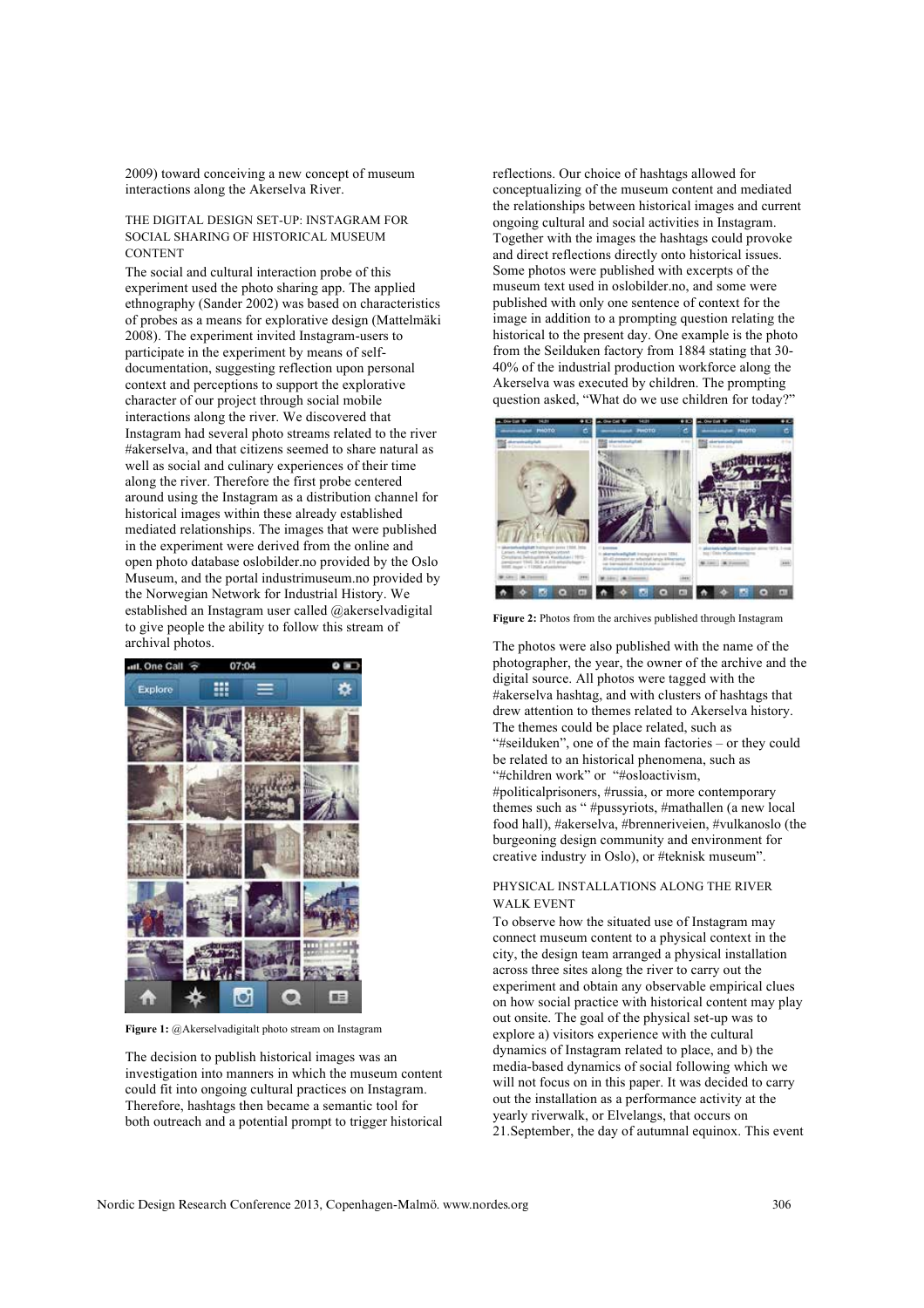samples installations from artists, musicians and local people living along the river with up to 3000 people attending various parts of the 5-mile walk along the river beginning around 8 in the evening and lasting until 11. It is a very stimulating performative evening in which visitors young and old participate in various cultural exhibits and performances along the river. This seemed like an opportune time to set-up an engagement activity capitalizing on the interest of people in the environs of the river walk.

The three installation points were defined according to the relevance of the content and the physical accessibility in accordance to the number of people taking part in the walk. Being a physical area for pleasure and leisure time while at the same time having multiple histories of working class, women's history, immigration, gentrification e.g., there was a need to involve the relationship of content in selecting the exact installation sites. Each addressed a theme derived from historical narratives of the sites;

- women`s work related to the canvas factory #Seilduken that today houses the Oslo National Academy of Arts, Norway's largest college of higher education in the field of the arts
- cultural activities and musical activities in the area late 19th century, #Brenneriveien and #Blå a former textile production facility that now serves as a locale for concerts, art studios and a hip-hop youth club
- citizen activism located at Anker bridge #osloaksjonisme, a site for many activism events like the Hunger March in 1932 focusing on unemployment and workers social conditions



**Figure 3:** One of the three installation points. iPads were available for viewing the photo stream in real-time (left), with cards with text prompts to encourage interactions by way of the QR codes.

Printouts were made of the Instagram photographs that were published on the @akerselvadigital stream, scaled 200%, and marked with a QR code. These printouts were then laminated for durability and strung at the specific locations relevant to each theme. The QR-codes on the lamented printouts linked users directly to the Instagram stream, making an onsite connection between the physical site where the event occurred and the digital space being curated on Instagram.

Accompanying text and questions were intended as trigger points for reflection over contradictions between the past and now. In inviting river walkers to access by way of QR-codes, we hoped to provide an incentive to participate by adding their own photos or comments stimulated by the prompting texts.

It became important to allow access by those who did not carry a smartphone with Instagram. For this, IPADs were wired and strung across at the three sites allowing for the same access to the stream of photos from @akerselvadigitalt. Therefore in each of the three installation points there were 10-12 laminated historical photos digitally-enhanced to replicate the Instagram aesthetic strung across the space, an iPad allowing for instant access to the @akerselvadigital stream on Instagram and a researcher who acted as a silent observer of the activity surrounding the activity.

#### AKERSELVA EXPERIMENT OBSERVATIONS

The installation was accessible during the entire three hours of the riverwalk event and remained up for some days after (minus the iPads), in the end gaining around 50-60 new followers to the @akerselvadigital stream on Instagram. We found that the sites chosen for each installation were important in regards to awareness, attention and dwelling time. Sites with enough physical space to dwell naturally gathered the most people. People were intrigued by the blending of the historical photos with instant snapshots from contemporary events and situations at the riverwalk that were appearing together in the Instagram feed. They made sense of the text on the laminated photo-cards but did to a lesser degree engage with the contemporary issues related to the imaged phenomena – such as the prompting text encouraged them to do. We got more comments and likes on the published photos that had an open description – while nobody answered prompting questions or responded to the solicitation to contribute.

It also became clear that defining the features for participation had to be explained differently for both the digital and physical spaces. The physical translation of Instagram photos into laminated cards seemed to require more descriptive text and a clearer prompting to act than the photos that were experienced within Instagram on the mobile phone. The physical text had to be designed with a clear idea of what kind of contribution people could make that was relevant for their situated context of the walk – and also how the user-made contributions would land in the Instagram project within the museum framework. People participating in the walk constantly uploaded photos of installations and situations experienced and hashtagged with #akerselva, making it difficult to find ways to tune them into historical reflections in this context. The solicitations articulated in our Instagram entries did not work well in crossing contexts between online and physical representations. And it seemed that translating the Instagram photo and hashtag texts into a physical form required another level of prompting – a physical invitation which set out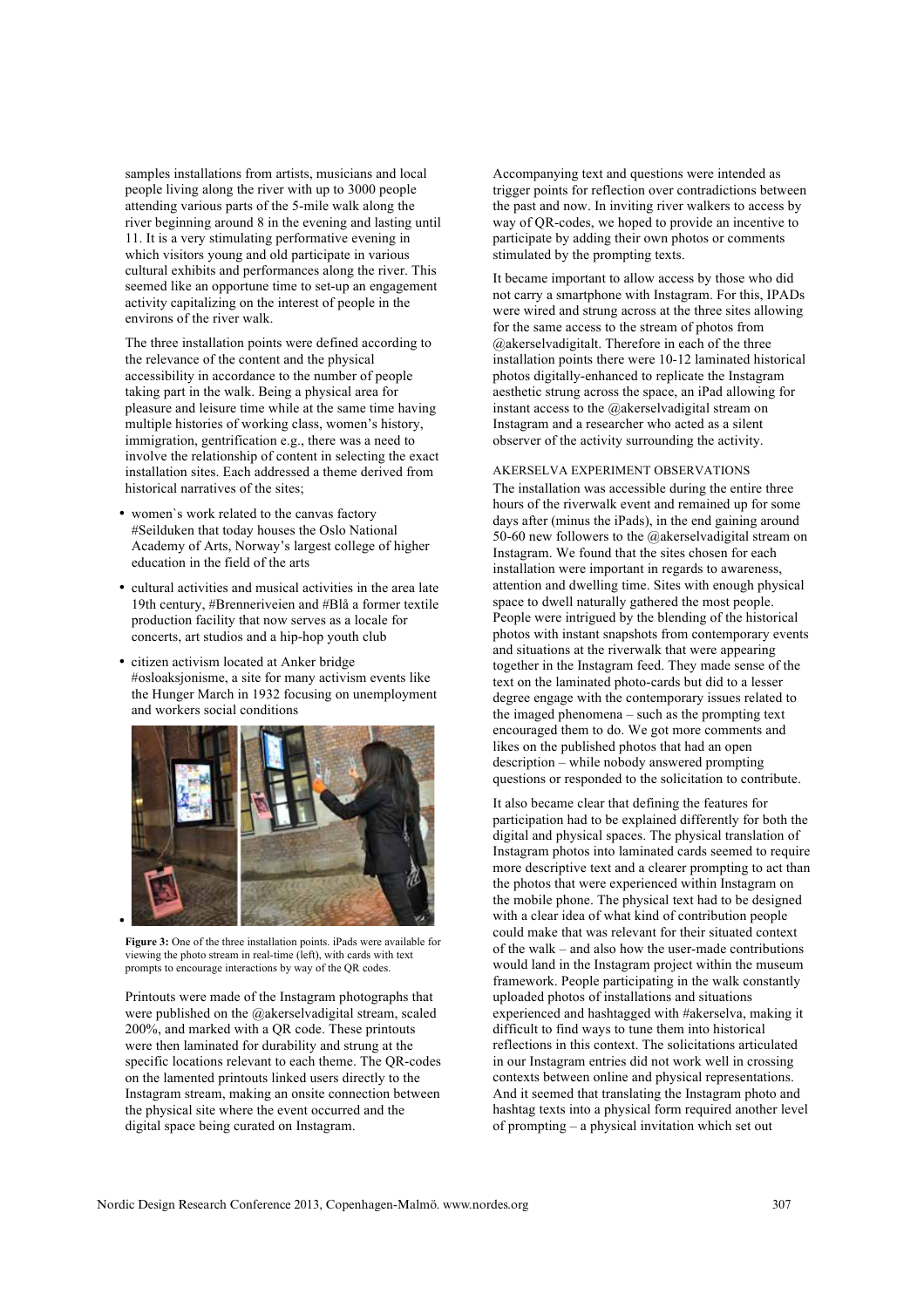verbatim instructions on what the user was to do in the interaction.



**Figure 4**: The most popular installation point of the three locations.

## DESIGN EXPERIMENTS AS PATHS TO FUTURE CHALLENGES

In assessing an outcome for participation along the river, the social-sharing app of Instagram was chosen over other relevant social-media options as it differs from web-based hybrid databases such as Flickr, that have been used in present museum, library and archive commons-based projects (Colquhoun & Galani 2013). In employing Instagram, we opened a space for a participatory and experimental approach that examines equally the layers of personal, social, cultural and physical interactions with the Akerselva river. In this way we used an interventional ethnographic approach to establishing a design lab in a living context of the city. The personal, social, cultural and physical aspects of lived experiences during museum visits, explored in earlier HCI and CSCW research (e.g. Ciolfi & Bannon 2005, Ciolfi & McLoughlin 2011) are quite relevant to take notice of in setting up mobile design experiments for the distributed museum. Theoretical investigations into these levels of place-based experiences can lead to frameworks through which the process of not only questioning the context and intention is brought forward, but also addresses the physical interaction with museum content in the city as it relates to user experience. Our design experiment gives some indications on the role of content in locational experiences related to the continuum between physical place and online space that requires further exploration, that meaning from social media-driven communication platforms within the context of the distributed museum are less about the devices themselves and more about the social and cultural activities that are performed with, around or through them as part of a meditational process. To this end we have identified key challenges that have arisen as investigative directions as a result of he Akerselva design experiment, challenges that in turn suggest literacies needed in the design of museum communication practices within a distributed museum.

PARTICIPATORY METHODS: EXPLORING MOBILE SOCIAL MEDIA PARTICIPATION IN THE CITY Media-moderated communication is as much tied to a place as anything, however there is a fundamental change in how a sense of place is now experienced Malpas 2012) with help of technology. Such activities are driven by cultural dynamics that can be described as unstable at best. There is no valid prediction method for determining what type of engagement will have lasting legacies or what will exist as momentary blip on the cultural landscape. In advancing the concept of the Akerselva guide as a socially and culturally mediated, spatial and temporal based experience, the project will need to ask deeper questions of use, or intention and outcome in order to determine the next appropriate iterative path to follow. Intervening by adding museum content in existing Instagram-streams, we define the design probes as means for breaching activities for exploring ongoing cultural practices by contradicting them. These breaching interventions are inspired by the breaching experiments introduced by Garfinkel and Goffman where breaks into small, everyday rules are used to understand the psychology of social systems. By using a breaching approach to PD, the design team were the participatory actors and the existing cultural practices in Instagram was the established design space. The breaching design action had to follow the rules of Instagram publishing, liking and following – and could therefore only exist as interventions that break with ongoing cultural practices through the introduction of thought provoking text that pointed to the historical contradiction of the place. By turning around the question of who participates in what in the design experiment, we had to realize that the design space is given – and we as designers had to think about ways we can participate in the ongoing activities of imagery creation and documentation activities within the city.

MUSEUM CONTENT ACROSS CONTEXTS: TENSIONS BETWEEN THE SOCIAL CLASSIFICATION OF COLLECTIVE MEMORY AND MUSEUM TAXONOMIES In Instagram we encountered a challenge in translating and connecting the institutional metadata with the existing folksonomies that were connected to place in Instagram. Mixing such social tagging and folksonomies with the structured metadata of an institutional classification system has become a major discussion as institutional cultural memory content then mixes with the social processes of online communities (Trant 2009, Dalton 2010). Studies of museum crowdsourcing photography projects involving amateur photos show that these forms of integration may transform the authentic photos into curatorial frameworks, stripping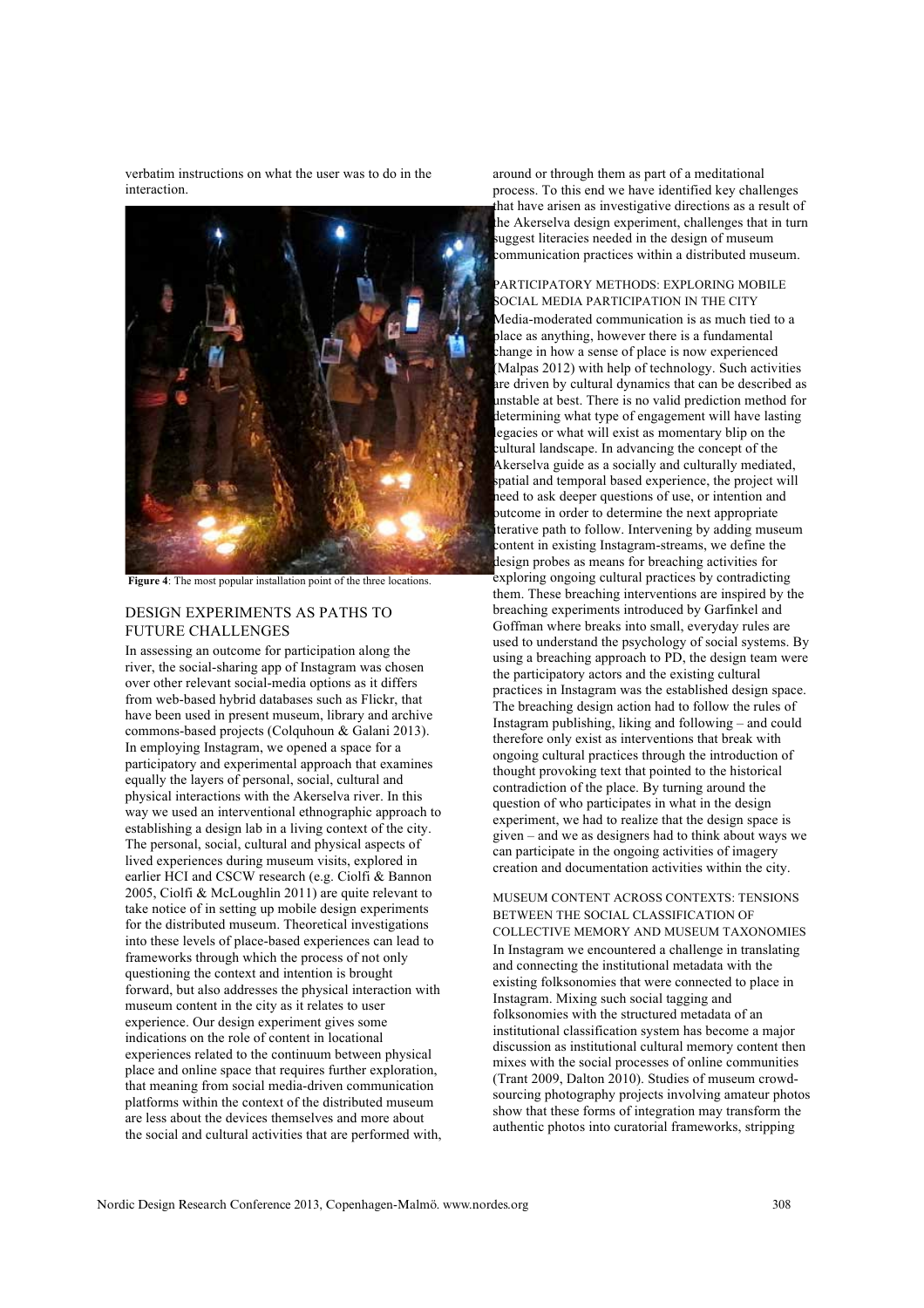the amateur imagery of its unique spontaneity and subjective context (Galani & Moschovi 2010). In this experiment we turned the question of museum participation around, asking how museum content could participate in the ongoing stream of amateur photography practices on Instagram. It is in this turn, the mixing of curatorial content into everyday amateur content, that arises a potential challenge of the relevance of existing practices of hashtagging and the relationship of the hashtag to the user and thus the museum content.

In the river experiment, the choice of hashtags was a strategic decision in that it should poignantly address the specificity of place, while at the same time being flexible to work as location unspecific designations (Wasserman 2011) that could inspire reflections on Instagram. Hashtags were also chosen to connect historical photos to existing tags of contemporary reference to connect pre-existing communities of users. This was both an endeavor in connecting ongoing social practices of place making in Instagram with historical phenomena of the city and a connecting of interpretative tags of historical photos to existing tags that connect communities of users. A multifaceted structure of hashtags provided focus on the types of interpretive material the project hoped to receive from the users. Ideally we would like people to contribute with contemporary documentation photos mirroring the historical photos - but realized that this required an engaged community of followers that would contribute independent of the physical event. This made us aware of the power of the semantics, the hashtags and the descriptive texts as well as the photos chosen from the archive. In this way defining the features for contributions required a design awareness that was deeply informed by knowledge about everyday events of the river.

However, if we now consider this perspective from a more intensive ethnographic study of the patterns of use within the assignment of social-media hastags, and what those patterns reveal as far as perception and understanding of the subject, we may now begin to cultivate a system of classification that could bridge the gap of institutional metadata and the folksonomies associated with social media consumption. This made us aware of the need for preliminary ethnographic research into the assignment and application of hastags, to be able to provide prompts for the participation that could provice insight into the associations that users make with their interactions with archival content outside a museum space The breaching experiments with design probes seems for us to be a promising methodological approach to capture the cultural dynamics of the distributed museum through photosharing applications for historical content.

SUSTAINABLE OUTCOMES AND LASTING LEGACIES Sustainability practices remind us that we can't implement an outcome without being fully aware of its technological shelf life. Within the sphere of the

distributed museum, the concerns of such sustainability become multifaceted. Museums have been keenly aware of sustainability for decades; knowing that a science exhibit that once served for novel and curious engagement for the visitor can slowly, or even quickly, fade into a backdrop of jurassic structures, silently calling out to be addressed when finances and time allow. This is a continued evolution with the stakes even higher as technology and social engagement advances at a rate that can quickly outpace fiscal resources. The 2012 Mobile in Museums Study funded by the AAM (Tallon 2012) cited the primary challenge in museums with an established mobile platform as 'keeping the experience up to date.' This can also be expanded to include sustaining interest in maintaining the relationships once the excitement of an initial launch is executed and technology moves forward.

The currency of technologically mediated experiences continues to rise with the convergence of platforms accessible through mobile devices. Such experiences have also been challenged by the potential open-ended nature of the activity and the manner in which they can come to be shaped through collaboration as well as the reliance of the software for the outcome. These experiences are often application-dependent in a world where cultural practice very often privileges one form over another. The livelihood of hardware can be measured by sales whereas the livelihood of social media is quite often measured in likes and clicks. Without an ability to conduct analysis and critique of underlying cultural relationships regarding technological engagement, ones that can lead to meaningful experiences and deeper understandings of the use, content, and place actors at play within these new communication platforms, fatigue of continual participation requests and technology interactions may be inevitable.

Choices of application interaction, such as Instagram, will continually need to be readdressed and re-evaluated in order to make decisions leading to prudent use of the technology in the quest to provide value and knowledge as a viable outcome. The Akerselva experiment was born from a query into methods of creating sustainable relationships with museum visitors using social media. However, in a world where social media is being used to capture historical events in real-time, where it has been documented that the world "loses 0.02% of its culturally significant social media everyday" (Nelson & Hany 2012), what becomes of content generated via participation needs to be a vital part of the sustainability conversation. It opens up larger questions of how collective memory building will be housed, archived and studied in the future context of a museum collection.

## **CONCLUSION**

Conducting experiments and explorative studies to advance critical design research, validates the process as a critical benchmark within the design process. This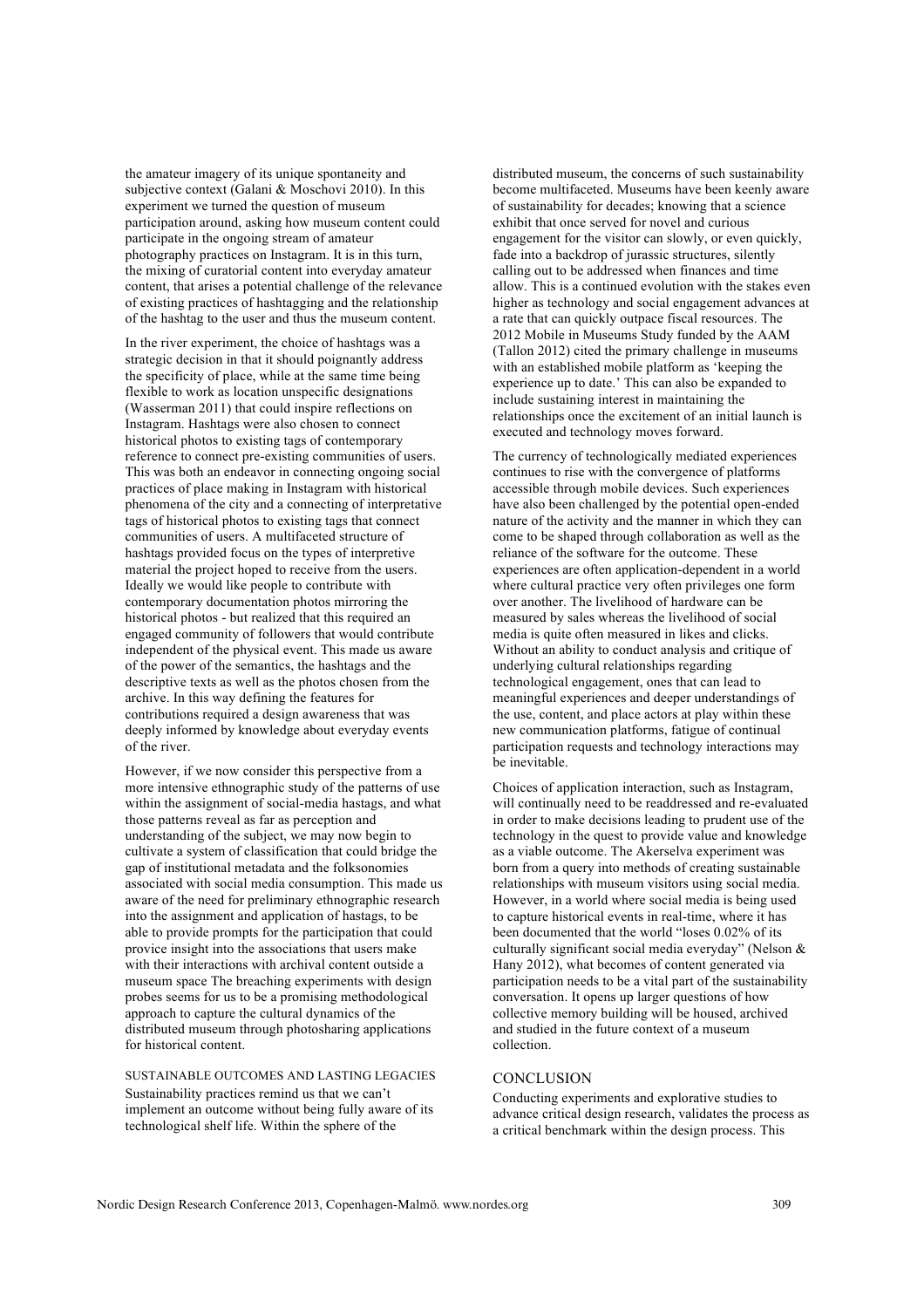underscores the need for experiment-based outcomes to be analyzed, critiqued and reflected upon. The multiple levels of the distributed museum needs to be explored beyond the historically well established practices of museum exhibition design. This becomes especially relevant in the advent of social media and mobile communication, as these media cast around roles and authorities related to museum content and historical interpretations. The Akerselva Digitalt experiment continues to explore the dynamics of Instagram followers, by arranging interviews to get more directed feedback.This may give us data that could lead to a more empirical analysis of longitudinal user experiences.

In framing an investigation into new forms of museum communication practices within the context of a design experiment, there can often exist preconceived notions of the outcome. At times these notions are confirmed in the concluding results or reflective analysis. However the Akerselva experiment revealed to us that experimenting with social and mobile media within city spaces under the guise of the distributed museum needs a longitudinal approach to be capable of analyzing users experiences of this type of interaction. Social media dynamics are based on collecting followers, a timebased technological function, making it difficult to understand the ways interaction can take part in cultural practices on a more sustainable level. Physical smallscale experimental installations can not only identify immediate physical and socio-cultural parameters, but also make apparent larger questions and investigations. Our experiments indicate that museum images and texts do have to be given a new form to advance museum communication practices within technology-mediated distributed museum. Using existing social media applications as design probes may first introduce involved museum practitioners as to how future museum design processes can be set up and what kind of outcome they might expect. Bringing methods of living labs and design labs into museum design experiments with mobile and social media requires a clear articulation on how the museum content relates to ongoing social and cultural practices of potential visitors. This focus will be better served with an expanded understanding of how a PD framework may fit the practices of actors involved, how complexities of semantic taxonomies involved include software and institutional structures as well as peoples practices, and that meaningful outcomes depend on creating sustainable relations.. The development of critical design approaches, ones that go beyond the novel interaction between museum content and technology, will influence the direction of museum communication practices of the future distributed museum.

## REFERENCES

Aoki, P., M., Grinter,R.E., Hurst, A., Szymanski, M., Thornton, J. and Woodruff, A.2001."Sotto voce: exploring the interplay of conversation and mobile audio spaces". Proceedings of CHI 2001, Minneapolis. New York: ACM, pp. 431–438.

- Konstantinos, A. 2005. "Imag(in)ing the Everyday: Using camera phones to access the everyday meanings of archaeological monuments". In Digital Culture & Heritage. Proceedings of ICHIM 05, Paris 21-23 Sept. 05. Available http://www.archimuse.com/publishing/ichim\_05.html
- Bautista, S. and Balsamo, A. 2011. Understanding the Distributed Museum: Mapping the Spaces of Museology in Contemporary Culture. Conference proceeding Museum on the Web 2011, April 5-9 2011 Philadelphia, PA, USA.

Binder, T. 2007 Why Design:Labs? Proceedings Second Nordic Design Research Conference, Konstfack, Stockholm, May, 2007. Downloaded from http://www.dkds.dk/%7B1B42C0E8-DAC8-43FA-BEF3-ABD004F7488B%7D, Nov.4 2012

- Binder, T., and Brandt, E. 2008. The Design:Lab as platform in participatory design research, CoDesign 4:2, pp.115-129
- Björgvinsson, E., Ehn, P., and Hillgren, P. 2010. "Participatory design and "democratizing innovation". Proceedings from Participatory Design Conference 10. 2010 Sydney, Australia, pp. 41-50.
- Black, G. 2010. Embedding civil engagement in museums. *Museum Management and Curatorship* 25:2, pp.129–146.
- Brown, B, Chalmers,M., Bell, M., Hall,M., MacColl,I. and Rudman, P. 2005. "Sharing the Square: Collaborative Leisure in the City Streets". In Proceedings of ECSCW 2005, Paris, pp. 427–447.
- Brown, T. 2009. Change by Design: How Design Thinking Transforms Organizations and Inspires Innovation, New York: HarperBusiness.
- Ciolfi, L. and Bannon, L. 2005. "Space, place and the design of technologically enhanced physical environments". In: Phil Turner and Elisabeth Davenport, London (eds) Space, Spatiality and Technology, Springer, pp. 217–232
- Ciolfi, L.,McLoughlin, M. 2011. "Challenges for the Technological Augmentation of Open-Air Museums: Bridging Buildings, Artefacts and Activities", Nordisk Museologi 2011(1), pp.15-36.
- Colquhoun, B., and Galani, A. forthcoming 2013. "Flickr the Commons: Historic photographic collections through the eyes of an online community of interest".In: Alexandra Moschovi, Carol McKay (eds) The Versatile Image: Photography, Digital Technologies and the Internet, Arabella Belgium Plouviez. Leuven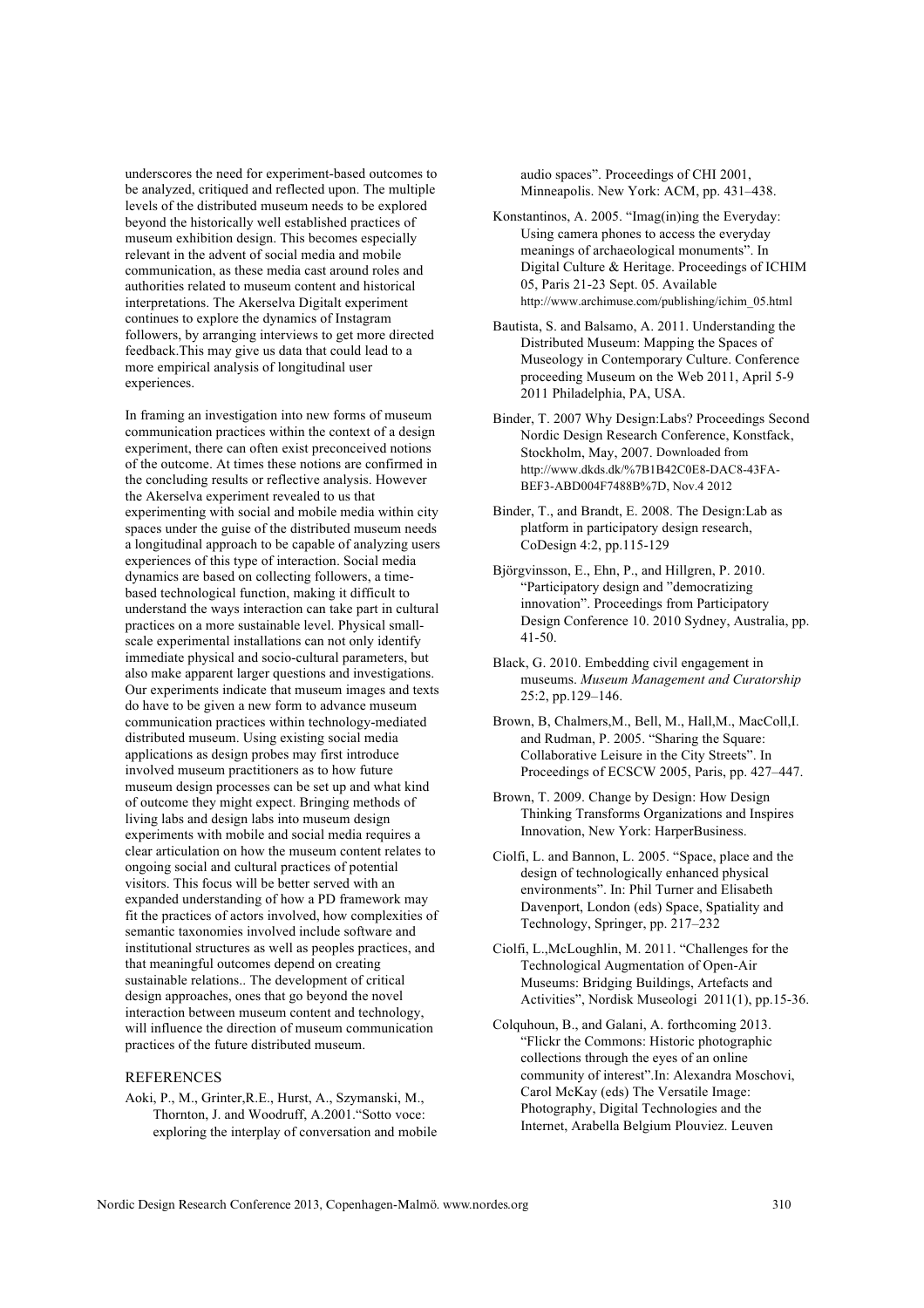University Press.

- Cross, N. (2001). Designerly ways of knowing: Design discipline versus design science. Design Studies, 17(3), pp.49-55.
- Dalton, J. B. 2012,."Can Structured Metadata Play Nice with Tagging Systems? Parsing New Meanings from Classification-Based Descriptions on Flickr Commons". *Museums and the Web 2010*: Proceedings. Toronto: Available http://www.archimuse.com/mw2010/papers/dalton/dalto n.html
- Davis, P. 1999. Ecomuseums: A Sense of Place. London and New York: Leicester University Press/Continuum.
- Economou, M. 2004. 'Evaluation strategies in the cultural sector: the case of the Kelvingrove Museum and Art Gallery in Glasgow', museum and society, 2004. 2 (1), pp.30-46
- Gaver, W.W., Dunne, A., and Pacenti, E. 1999.Cultural Probes. Interaction magazine vi:1,pp.21-29
- Filippini-Fantoni, S., and Bowen, J. 2008. "Mobile Multimedia: Reflections from Ten Years of Practice". In Digital Technologies and the Museum Experience: Handheld Guides and Other Media, edited by Loic Tallon and Kevin Walker, 79–96. AltaMira Press.
- Følstad, A. 2008. Towards a Living Lab For the Development of Online Community Services. The Electronic Journal for Virtual Organizations and Networks, 10(Special Issue on Living Labs), pp. 47–58.
- Galani A, Moschovi A. 2010. Trans/forming Museum Narratives: The Accommodation of "Photography 2.0" in Contemporary Exhibitions. In Transforming Culture in the Digital Age. Estonian National Museum, Estonian Literary Museum, University of Tartu.
- Galani, Areti and Matthew Chalmers. 2002. "Can You See Me? Exploring co-visiting between physical and virtual visitors". Proceedings of ICHIM 2002, Archives & Museum Informatics, pp. 31–40.
- Gaver, B., Dunne, T. and Pacenti, E. 1999. Cultural Probes. Interaction Magazine vi(1), pp.21-29.
- Hillman,T. Weilenmann, A. and Jungselius, B. 2012. Creating live experiences with real and stuffed animals: the use of mobile technologies in museums. Proceedings of the Transformative Museum. Roskilde University May 22-25, 2012
- Hsi, S. 2002. The Electronic Guidebook: A Study of User Experiences using Mobile Web Content in a Museum Setting. Proceeding of the IEEE International Workshop on Wireless and Mobile

Technologies in Education (WMTE`02)

- Hsi, S. 2008. Designing for Mobile Visitor Engagement. In: Loic Tallon and Kevin Walker (eds): Digital Technologies and the Museum Experience: Handheld Guides and Other Media, AltaMira Lanham, pp. 125-146
- Kahr-Højland, A. 2011. Hands on, mobiles on: The use of digital narrative as a scaffolding remedy in a classical science centre. *MedieKultur*. 27:50, pp. 66-83.
- Knell, S. 2003. The shape of things to come: museums in the technological Landscape. *museum and society*,1:3, pp. 132-146.
- Licoppe, C. 2004, "Connected' presence: the emergence of a new repertoire for managing social relationships in a changing communication technoscape", Environment and Planning D: Society and Space 22(1), pp. 135 – 156.
- Ling, R. 2008. New Tech, New Ties: How Mobile Communication is Reshaping Social Cohesion. MIT Press
- Macdonald, S. 2007: Interconnecting: museum visiting and exhibition design, CoDesign: International Journal of CoCreation in Design and the Arts, 3:S1, pp. 149-162
- Malpas, J. 2012. "The Place of Mobility: Technology, Connectivity, and Individuality." In Mobile Technology and Place, edited by Rowan Wilken and Gerard Goggin, London and New York, Routledge, pp. 26-38.
- Mattelmäki, T. 2008: Probing for co-exploring, CoDesign: International Journal of CoCreation in Design and the Arts, 4:1, pp. 65-78
- Näkki, P. and Antikainen, M., 2008. Online Tools for Co-design: User Involvement Through the Innovation Process. In A. Karahasanović & A. Følstad, eds. Proceedings of the NordiCHI'08 workshops. New Approaches to Requirements Elicitation & How Can HCI Improve Social Media Development? Trondheim, pp. 92–97.
- Nelson, M. L., and Hany M. Salah Eldeen. 2012. "Losing My Revolution: How many resources shared on social media have been lost?" eprint arXiv:1209.3026 Cornell University Library. Available http://arxiv.org/pdf/1209.3026v1.pdf
- Nelson, H., and Stolterman, E. 2003. The design way: Intentional change in an unpredictable world. Englewood Cliffs, NJ: Educational Technology Publications.
- Oomen, J., and Arroyo, L. 2011 Crowdsourcing in the cultural heritage domain: opportunities and challenges. In 5th International Conference on